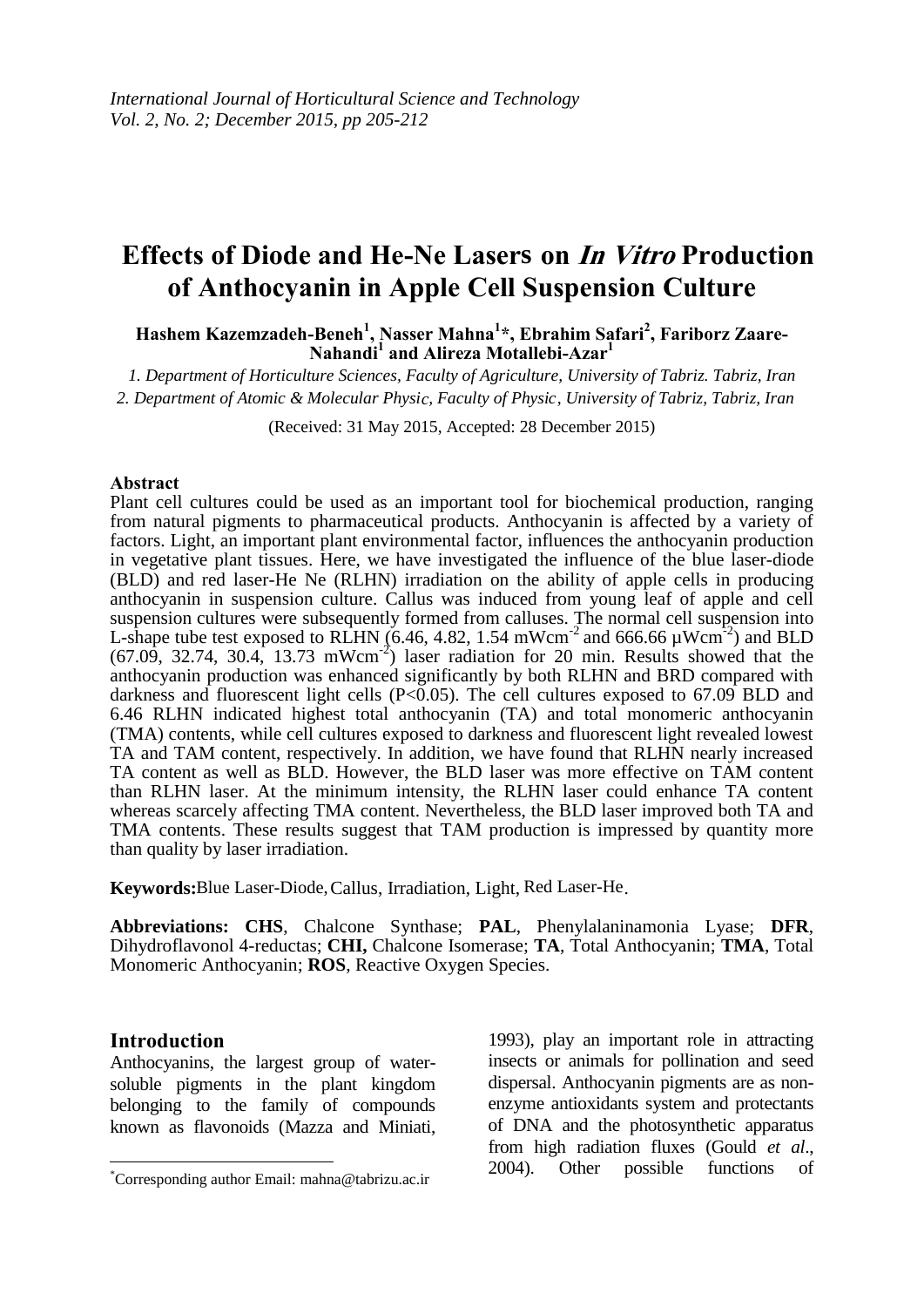anthocyanins, such as the protection against cold stress or providing drought resistance, are likely to be associated with activities restricted to particular classes of plants (Chalker-Scott, 1999). Flavonoids, including anthocyanins, are potent antioxidants, raising the possibility they may scavenge reactive oxygen species (ROS) generated during photosynthesis, particularly under conditions of photoinhibition (typically high light and low temperature) (Albert *et al*., 2009).

Plant cell culture is an effective tool in the study and production of secondary metabolites. Anthocyanin pigments can be produced by growing plant cells in tissue culture. Plants having no pigmentation *in vivo* may produce anthocyanin in tissue culture. Production of anthocyanins via plant cell cultures from various plant species has been successful, such as with *Catharanthus roseus* (Filippini *et al*., 2003), strawberry (Mori *et al*., 1993), and purple sweet potato (Terahara *et al*., 2004).

Environmental factors, including light intensity, wavelength and duration, low temperature, water and carbohydrate levels, nutrient elements, and pathogen attack, may affect anthocyanin production in vegetative tissues grown in tissue culture media (Dixon and Paiva, 1995; Chalker-Scott, 1999). Light, an important plant environmental factor, influences the anthocyanin production in vegetative plant tissues. There are many examples in which the biosynthesis of secondary metabolites by plant cell suspensions are enhanced by light irradiation (Bjoerk, 1986). Anthocyanin production can be induced by light, blue being the most effective one. In strawberry, blue light  $(\lambda =$ 460 nm, 4 Wm-2 ) enhanced anthocyanin biosynthesis, whereas red light  $(\lambda = 650 \text{ nm})$ , 4 Wm-2 ) hardly affected it (Kurata *et al*., 2000).

In most studies on effects of light quantity, quality, and duration on the anthocyanin biosynthesis in several organs of diverse plant species in different tissue culture conditions, fluorescent and LED lamps have been used as the light sources for the blue and red light (Stutter *et al*., 2005). Laser rays belonged to unionizing radiation laser is an abbreviation of "light Amplification by Stimulation of Radiation". It is identified by the emitted wavelength and the power. For the last two decades**,**  application of lasers in medicinal and biological studies has increased. Laser beam, due to certain properties, such as single wavelength, focus, and intensity, may affect differently than natural light illumination on plant physiological and biochemical processes (Vasilevski *et al*., 2001).

Chen (2009), in a study to determine the response of antioxidant defense system to laser radiation in apical meristem and malondialdahyde (MDA) production of *Isatis indigotica* seedlings, subjected to UV-B radiation (10.08  $\text{kJm}^2$ ) for 8 h d<sup>-1</sup> for 8 d (PAR, 220  $\mu$ molm<sup>-2</sup>s<sup>-1</sup>) and then exposed to He-Ne laser radiation (633 nm; 5.23 mWmm<sup>-2</sup>; radiation diameter: 1.5 mm) for 5 minutes each day without ambient light radiation. Results showed that UV-B treatment alone caused a significant increase in the concentration of MDA compound. In contrast, He-Ne laser radiation alone caused a decrease of MDA concentration (P<0.05). These results suggest that laser irradiation has been lead to increased lipid peroxidation of membrane followed by enhanced anthocyanin production in order to overcome the lipid membrane damages.

So far, there have been very few reports regarding the application of the laser radiation as a light source in promoting or inducing *in vitro* production of anthocyanin or any other secondary metabolite (SM) in plant cell suspension culture. In this research, we have investigated the effects of BLD and RLHN irradiation on the *in vitro* production of anthocyanin from cell suspension of apple (*Malus* sp*.*).

# **Materials and Methods**

# **Plant Material and Callus Induction**

Plant material was prepared from a redfleshed fruit bearing apple tree (*Malus* sp.) which is postulated to be a hybrid of *Malus*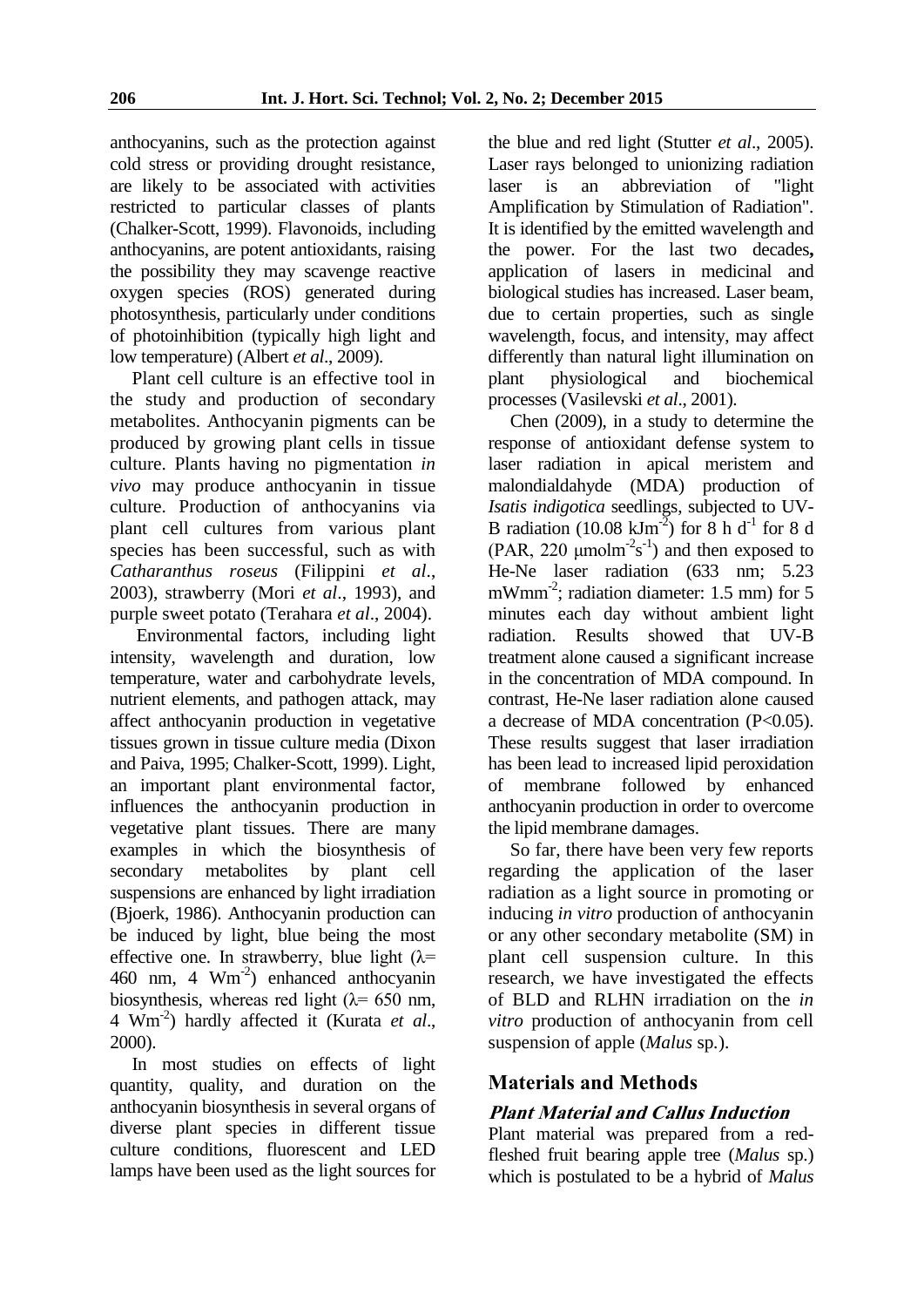*pumila* var. Niedzwetzkyana (Van Nocker *et al*., 2012) located in Shahid Bakery Jahad-Agriculture Educational Center of West Azarbaijan province of Iran. Buds of this tree were decontaminated using the procedure previously described by Dobranszki *et al*., (2010) and shoot tips, including some leaf primordia, were then cultured in the MS medium supplemented with  $1.0$  mg  $L^{-1}$ benzyl adenine (BA), FeEDDHA100 mg  $L^{-1}$ ,  $3 \text{ g L}^{-1}$ Polyvinylpyrrolidone (PVP), and 3%, sucrose (w/v). After sufficient growth of buds, the seedlings were proliferated in the same culture medium and their leaves were used as explants for callus production (Mahna and Motallebi-Azar, 2007). The medium for callus induction was modified MS supplemented with 3%, sucrose (w/v), 100 mg  $L^{-1}$  *myo*-inositol, 0.5 mg  $L^{-1}$ kenetine, 1.5 mg  $L^{-1}$  2,4-D, and 1 mg  $L^{-1}$ NAA (naphthalenecetic acid). All cultures were maintained in a box in a completely dark condition at  $23\pm2$ <sup>o</sup>C. It was subcultured every four weeks on the modified MS medium.

## **Establishment of Plant Cell Suspension**

Cell suspension cultures were initiated by transferring 2 g of fresh friable callus tissue to 100 ml liquid MS medium supplemented with 3% (w/v) sucrose, 1.2 mM asparagine, 284 µM ascorbic acid, 328 µM thiourea, 555 µM *myo*-inositol, 2 µM Ca pantothenate, 8 µM nicotinic acid, 3 µM thiamin, 4.8 µM pyridoxin HCL, 0.04 µM biotin, and 1 mg  ${\color{MyBlue}\textrm{L}^{-1}}$ 2, 4-D dichlorophenoxyacetic acid in a 250 ml

flask (Codron *et al*., 1979). They were incubated on a rotary shaker at 80 rpm under continuous fluorescent light of 24 µmol m<sup>-2</sup> s<sup>-1</sup> at 23±2°C for three weeks, during which the medium was changed every week (Kurata *et al*., 2000). Afterwards, this suspended callus tissue was filtered through a mesh with a pore size of 53 um and obtained cell suspension was transferred into L-shaped test tubes with 2 cm diameter under the same light condition on a shaker and, after 15 days, exposed to the defined laser radiation treatments for 20 min.

# **Blue Laser-Diode and Red Laser-He-Ne Irradiation Treatments**

The lasers were constructed with a RLHN laser; wavelength: 630-640 nm, power intensity: 5 mW, irradiation diameter: 0.5 x 1.5 mm<sup>2</sup>, and a BLD laser; wavelength: 437 nm, power intensity: 50 mW, irradiation diameter:  $0.5 \times 1.5 \text{ mm}^2$ . This experiment was carried out with ten irradiation treatments: blue laser-diode at the intensities of 67.09, 32.74, 30.4, and 13.73 mWcm-2 ; red laser-He Ne at the intensities of 6.46, 4.82, 1.54 mWcm<sup>-2</sup>, and 666.66  $\mu$ Wcm<sup>-2</sup> and two controls including darkness and fluorescent light with an intensity of 24  $\mu$ mol m<sup>-2</sup> s<sup>-1</sup> in a completely randomized design with three replications for each treatment (Fig. 1). Mean comparisons were achieved through Duncan's New Multiple Range Test (DNMRT) at  $P<0.05$ .



**Fig. 1. Treatment of cell suspensions poured in L-shaped test tubes by red laser-He Ne (left) and blue laser-diode (right) lasers on a shaker**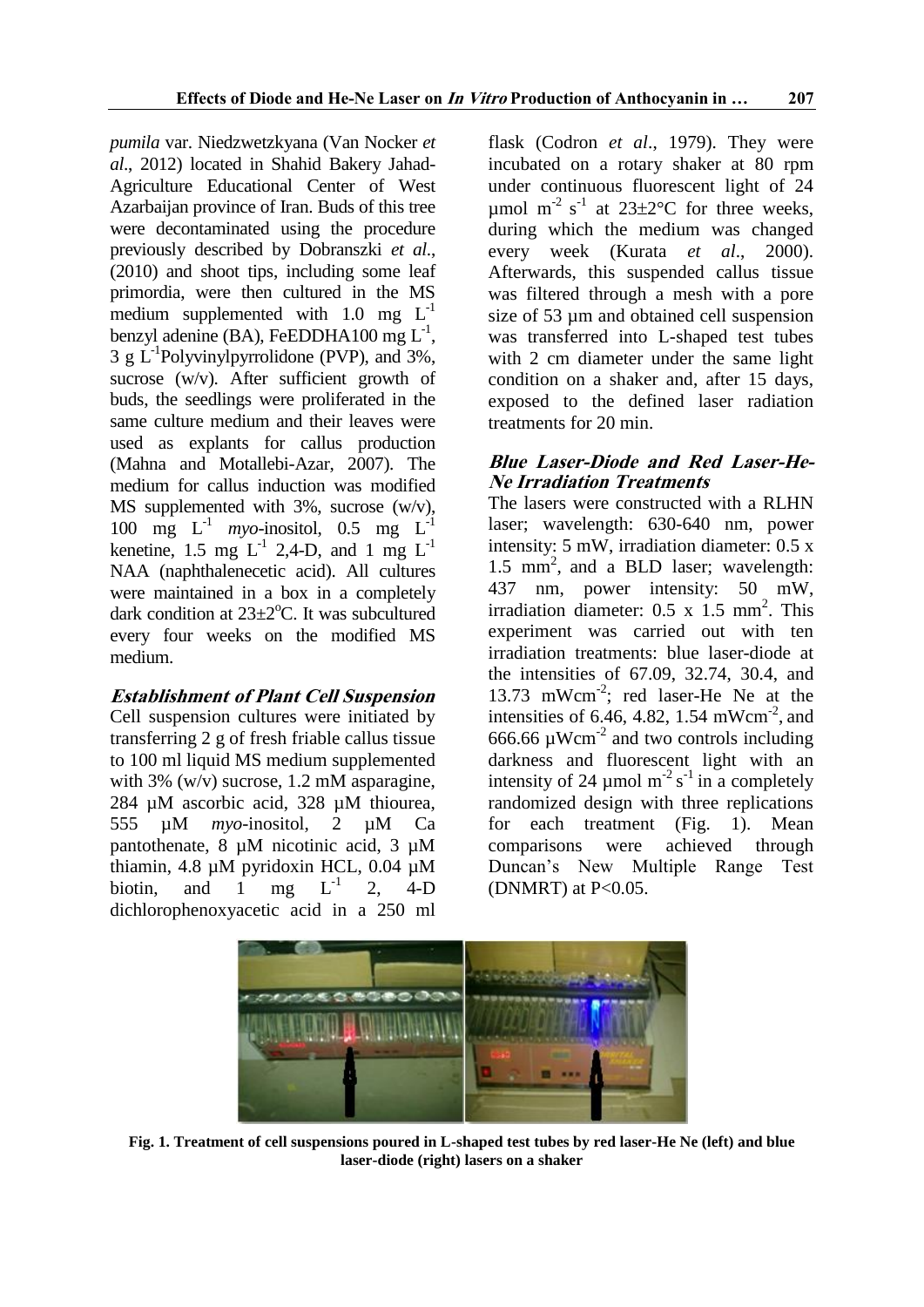### **Determination of Total Anthocyanin by General Method**

For measurement of total anthocyanin (TA) content, two week after treatment, 1 ml of cell suspension cultures were mixed with 1 ml of the methanol-HCl (99:1 v/v) at room temperature. This mixture incubated in the dark at  $4°C$  for 24 hours and they were centrifuged at 1,000 x g for 10 min. The absorbance (supernatant) was recorded at 530 nm and the anthocyanin content was calculated using the following formula: (Wrolstad and Struthers, 1971a; Wrolstad, 1976b; Wrolstad *et al*, 1990c).

$$
C\left(mgKg^{-1}\right) = \varepsilon L/A
$$

C represents total anthocyanin content, L is the cuvette diameter, and  $\varepsilon$  is the molar absorptivity of cyanidin-3-galactoside  $(30,200 \text{ lmol}^{-1} \text{ cm}^{-1})$ . A was estimated by the following equation:

 $A =$  absorption read by spectrophotometer  $\times$  MV  $\times$  DF

In the above formula, MV is exhibitor molecular weight of cyanidin-3-galactoside (445.2) and DF is the dilution factor (3).

**Determination of Total Monomeric Anthocyanin by pH Differential Method**  Total monomeric anthocyanin (TMA) content was determined by the pH differential method described previously by Giusti and Wrolstad (2005). One ml of cell suspension was mixed with one ml of the methanol-HCl (99.9:0.1 v/v) and the mixture was centrifuged at 1,000 x g for 10 min at room temperature and the supernatant incubated in the dark at 4 ◦C for 24 hours. To measure the absorbance at pH 1.0 and 4.5, the samples were diluted 2 times with pH 1.0 potassium chloride buffer and pH 4.5 sodium acetate buffer, respectively (Fig. 2). The maximum absorption of the sample in pH 1.0 and pH 4.5 buffers was found at 530 nm, which indicated that the major anthocyanin in the extract was likely cyanidin-3 galactoside. Therefore, the total monomeric anthocyanin content of prepared mixture was calculated in terms of cyanidin-3-galactoside. The concentration of monomeric

anthocyanin pigment in the original sample<br>was calculated by the following equation:<br>Monomeric anthocyanin pigment  $(mgL^{-1})$  =

was calculated by the following equation:  
*Monomeric anthocyanin pigment* 
$$
(mgL^{-1}) =
$$
  
 $(A \text{ diff} \times MV \times DF \times 1000) / (\varepsilon \times 1)$ 

where, MW represents molecular weight of cyanidin-3-galactoside (445.2), DF is the dilution factor (3), and  $\varepsilon$  is molar absorptivity of cyanidin-3-galactoside  $(34,300 \text{ l} \text{mol}^{-1} \text{ cm})$ . A was calculated from the following equation:<br>  $A_{diff} = (A_{530} - A_{700})_{pH1.0} - (A_{530} - A_{700})_{pH4.5}$ 

$$
A_{\text{diff}} = (A_{530} - A_{700})_{\text{pH 1.0}} - (A_{530} - A_{700})_{\text{pH 4.5}}
$$

Note that  $A_{700}$  was measured and subtracted off in order to eliminate the effect of haze or sediments in the sample (Giusti and Wrolstad, 2005).



**Fig. 2. Diluted samples with pH 1.0 potassium chloride buffer (right) and pH 4.5 sodium acetate buffer (left)** 

#### **Statistical Analysis**

Calculations and statistical analysis were carried out using SAS Portable ver.9.1.3 software (Statistical Analysis System, SAS Institute Inc., 1985). Based on the experimental, completely randomized design (CRD) selected in the study, data were analyzed using Duncan's new multiple range test (DNMRT). Mean values are expressed for comparison of the means, the at 5% level of significance (P< 0.05).

## **Results and Discussion**

Anthocyanin accumulation in apple cell may be a general response to electrical stress induced by laser irradiation. Laser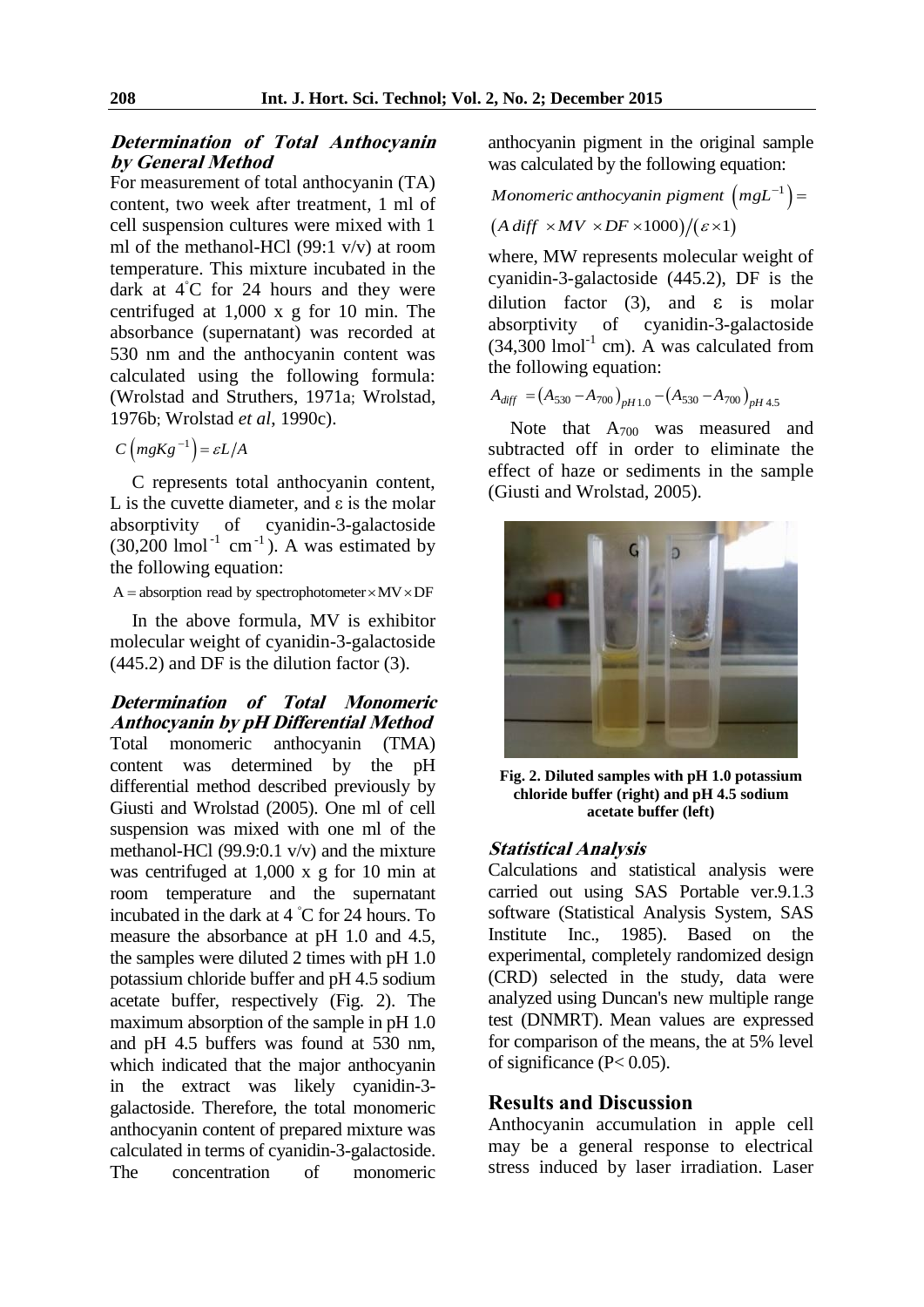irradiation, due to single wavelength, short pulps, and high power, be generate heatshock electrical stress in tissue plants. The effects of laser-induced stress on cells and tissue can be quite disparate (Doukas and Flotte, 1996). Results of this study for *in vitro* production of anthocyanin show that normal cell cultures exposed to BLD and RLHN (630-640 nm and 437 nm, respectively) irradiation have a significant difference  $(P<0.05)$  as compared to the fluorescent light (control) and darkness (Fig. 3). The TA and TMA content increased by both BLD and RLHN irradiation.

For concerning influence of wavelength laser irradiation on anthocyanin biosynthesis, result indicated that it was affected by both BLD (437 nm) and RLHN (630-640 nm). Furthermore, for appointing the best laser, analysis of the two kind of lasers with four intensities to each of the lasers was done to evaluate the effect of laser irradiation. We found that the minimum (666.66  $\mu$ Wcm<sup>-2</sup>) irradiation intensity of the RLHN enhanced TA whereas hardly affected TMA in apple cells. These results were in concordance with Kurata *et al*. (2000). Kurata *et al*. (2000) stated that blue light enhanced anthocyanin biosynthesis in cell strawberry whereas red light hardly affected it. However, the minimum irradiation intensity of the BLD improved both TA and TMA.

It is reported that the laser irradiation, due to wavelength, intensity, and spatial and temporal coherence, exerts an anisotropic effect on cell, inducing directed changes in cell structures (Anisimov *et al*., 1997). Since the power or intensity of BLD applied in the present study was about 10 time more than RLHN, however, it is acceptable that BLD can be more effective as compared to RLHN irradiation. The higher the intensity of BLD and RLHN irradiation induced, the higher TA and TMA contents are. Thereby,  $0.013$  mgl<sup>-1</sup> TMA, 84.8 mg kg<sup>-1</sup> TA, and 0.0143 mg  $L^{-1}$ TMA, 112.94 mg kg<sup>-1</sup> TA were measured at the maximum light densities of 6.46

 $mWcm<sup>-2</sup>$  and 67.09  $mWcm<sup>-2</sup>$  for RLHN and BLD, respectively. The level of TMA achieved by maximum intensity of BLD was the same as that by maximum intensity of RLHN. The level of TA in BLD treated samples was higher than in RLHN treated ones.

Furthermore, BLD came up to be more effective for *in vitro* production of TA through cell suspension culture than RLHN (Fig. 3). As it can be seen in Figure 4, there are great differences regarding the effects of two intensity levels  $(67.09 \text{ mWcm}^{-2})$ ,  $32.74$  mWcm<sup>-2</sup>) of BLD and one intensity level  $(6.46 \text{ mWcm}^{-2})$  of RLHN. Figure 4 shows the depth color pigment or higher anthocyanin production of  $67.09$  mWcm<sup>-2</sup> intensity of BLD irradiation higher than all laser treatments.

Several enzymes, including chalcone synthase (CHS) as the first enzyme for anthocyanin production, Phenylalaninamonia Lyase (PAL), Dihydro Flavanol 4-Reductase (DFR), and Chalcone Isomerase (CHI) involved in anthocyanin biosynthesis are activated by light, hence their encoding genes are up-regulated (Feinbaum and Ausubel, 1988; Ohl *et al*., 1989). For example, the photo-control of CHS expression has been reported in petunia (Katz and Weiss, 1998) and DFR has been shown to be induced by red light in *Arabidopsis* (Kubasek *et al*., 1998). In general, the photoreceptor is a switch for controlling the expression of specific genes involved in growth, developmental processes, and secondary metabolism in plants (Jenkins *et al*., 1995; Ahmad *et al*., 1998).

Phytochromes are among the most extensively researched photoreceptors which sense light, and are known to be involved in anthocyanin biosynthesis (Mancinelli *et al*., 1991; Downey *et al*., 2004). Phytochromes respond to red (660 nm) and far-red (730 nm) light, and direct plant gene expression by switching between the red absorbing form (Pr) and the far-red absorbing form (Pfr) (Zhou and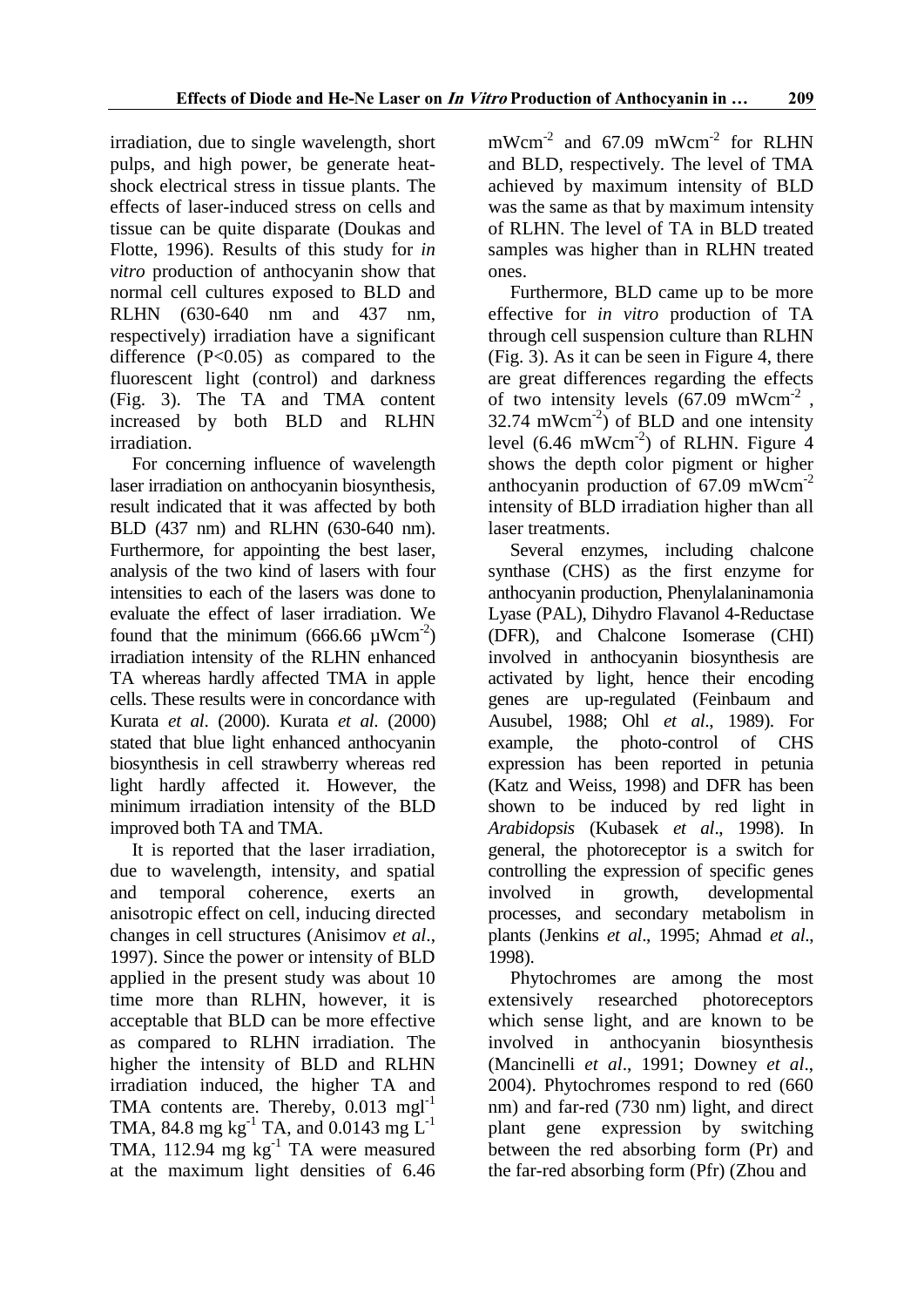

**Fig. 3. Effect of blue laser-diode and red laser-He Ne irradiation on the total anthocyanin (TA) and total monomeric anthocyanin (TMA) in cell suspension of apple. TA and TMA anthocyanin measured two weeks after laser irradiation treatments. Darkness and Control represent dark and fluorescent lights, respectively. Red I1 to Red I4 treatments are different levels of irradiation intensity of Red laser-He-Ne and Blue I1 to Blue I4 are different levels of irradiation intensity of blue laser-diode. Means with identical letters do not have a significant difference at P<0.05 based on DNMRT.** 



**Fig. 4. Comparison of anthocyanin production of three treatments including Blue I4 (67.09 mWcm-2) and Blue I3 (32.74 mWcm-2) of blue laser-diode and Red I4 (6.46 mWcm-2) red laser-He Ne with three replications (a, b, c) for each treatment in terms of color intensity or anthocyanin production ratio from cell suspension of apple response to red laser-He Ne and Blue laser-diode irradiation.** 

Singh, 2004). Kubasek *et al*. (1998) proposed that in *Arabidopsis* seedlings, phytochrome might be involved in red light induced DFR expression. In addition, in *Arabidopsis*, anthocyanin accumulation and gene expression of CHS were enhanced by blue light with cryptochrome identified as the photoreceptor mediating the blue light response (Jackson and Jenkins, 1995; Kubasek *et al*., 1998). The photoreceptors including phytochrome, cryptochrome, and UV-B receptor seem to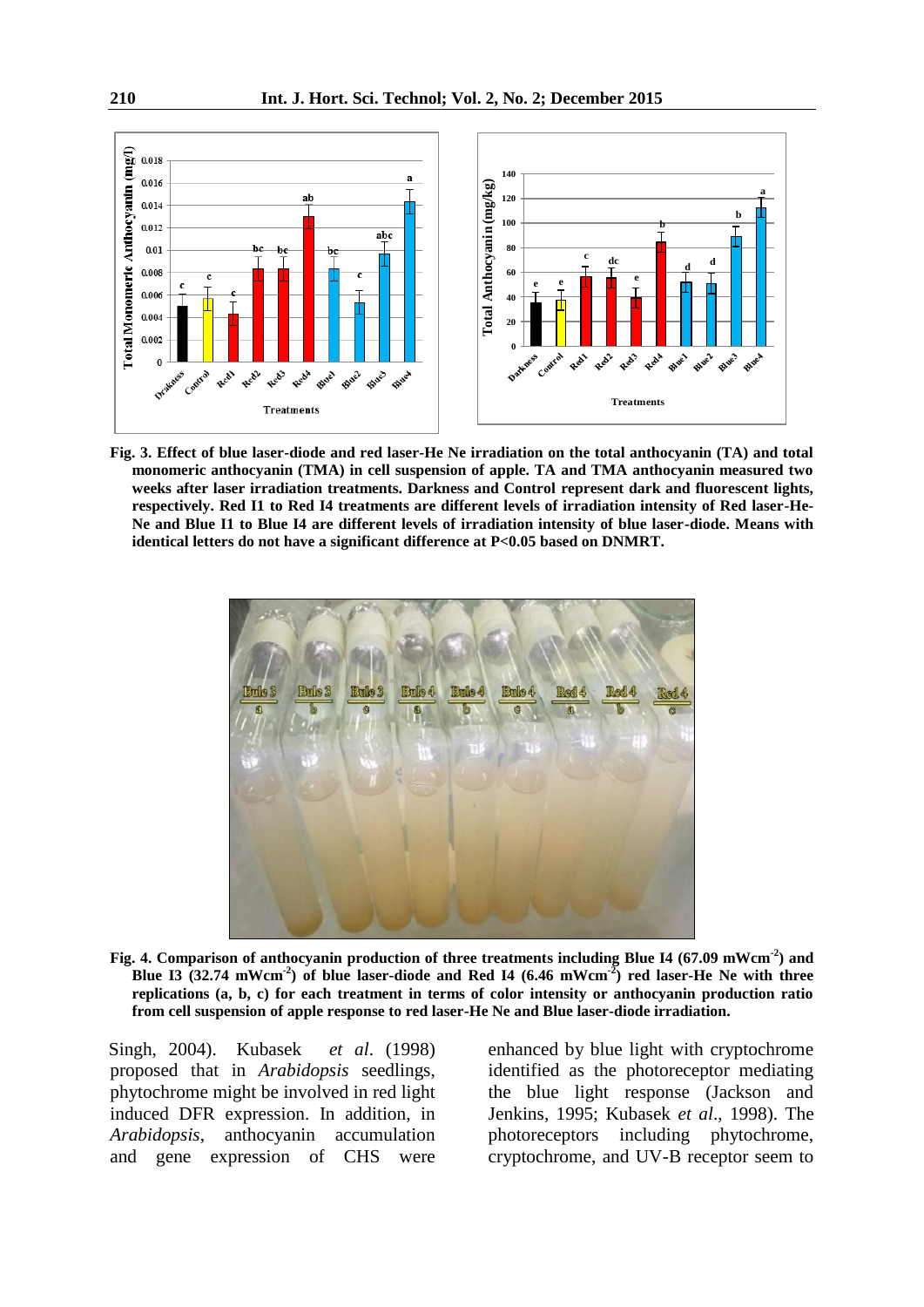function in the photoregulation of flower pigmentation. Meng, *et al*. (2004) has explained that the photoreceptors including phytochrome, cryptochrome, and UV-B receptor appear to play roles in the photoregulation of flower pigmentation of *Gerbera hybrida*.

In our experiment, RLHN and BLD lasers irradiation improved anthocyanin biosynthesis in cell suspension of apple. It can be postulated that BLD and RLHN laser lights have provoked anthocyanin production in apple cells through cryptochrome (for blue irradiation) and phytochrome (for red irradiation) photoreceptors stimulation and lead to higher expression of genes encoding key enzymes, such as CHS, PAL, DFR, and CHI on the anthocyanin biosynthetic pathway. Also, laser irradiation, due to its certain properties, such as single wavelength, focus, and high power, can affect differently than natural light. An alternative mechanism of the effect of laser irradiation on anthocyanin production, therefore, would be acting through stress responsive pathways.

## **References**

- Ahmad, M., J. A. Jarillo, O. Smirnova, and A.R. Cashmore.1998. The CRY-1 Blue Light Photoreceptor of *Arabidopsis* Interacts with Phytochrome. An *in vitro*. J. Mol. Cel. 1:939-948.
- Albert, N.W., D.H. Lewis, H. Zhang, L.J. Irving, P.E. Jameson, and K.M. Davies. 2009. Lightinduced Vegetative Anthocyanin Pigmentation in *Petunia*. J. Exp. Bot*.* 1-12.
- Anisimov, A., V.Vorob'ev, and A. Zuikov. 1997. The Influence of Laser Radiation on the Velocity of Rotational Motion of Protoplasm in Elodea Cells. Laser Physics 7(5):1132–1137.
- Bjoerk, L. 1986. Influence of Light on Secondary Metabolism in Plant Tissue Culture*.* Found Biotech. Ferment. Res. 4:177–96.
- Chalker-Scott, L. 1999. Environmental Significance of Anthocyanins in Plant Stress Responses*.* J. Photochem. Photobiol. Biol. 70:1–9.
- Chen, Y.P. 2009. Response of Antioxidant Defense System to Laser Radiation Apical Meristem of *Isatis indigotica* Seedlings Exposed to UV-B. Plant. Signal. Behav. 4(7):571-573.

It is plausible that laser irradiation may exert a stress condition and lead to the production of head-shock electrical stress. Laser-induced Stress can fracture tissue, kill cells, decrease cell viability, and increase the permeability of the plasma membrane, since anthocyanin compound induced response to conditional stress comprising high light, lipid peroxidation, and other shock environmental elements. In return, the affected apple cells could promote the synthesis of antioxidants system, such as anthocyanins, to prevent lipid peroxidation damage of cell membrane, reduce the permeability of the plasma membrane, and ultimately overcome the harmful effects of laser-induced stress.

# **Acknowledgements**

The authors would like to thank Dr. Naeimeh Maghsoudia and Mr. Iman Kazemzadeh-Beneh for their valuable help in the Plant Biotechnology Lab, University of Tabriz, Iran. Some of expenses of this research were provided by the University of Tabriz for H.K. as his M.Sc. thesis grant.

- Codron, H., A. Latci, J.C. Pech, B. Nebie, and J. Fallot. 1979. Control of Quiescence and Viability in Auxin-Deprived Pear Cells in Batch and Continuous Culture. J. Plant Sci. Lett. 17:29-35.
- Dixon, R.A. and N.L. Paiva. 1995. Stress Induced Phenylpropanoid Metabolism. Plant Cell 7:1085–1097.
- Dobranszki, J. and A. T. Silvada Jaime. 2010. Micropropagation of Apple-A Review. Biotechnol Adv. 28:462–488.
- Downey, M.O., J.S. Harvey, and S.P. Robinson. 2004. The Effect of Bunch Shading on Berry Development and Flavonoid Accumulation in Shiraz Grapes. Aust. J. Grape Wine Res*.* 10:55– 73.
- Doukas, A.G. Flotte, A.J. 1996. Physical Characteristics and Biological Effects of Laser-Induced Stress Waves. Ultrasound Med. Biol.151-164.
- Feinbaum, R.L. and F.M. Ausubel. 1988. Transcriptional Regulation of the *Arabidopsis*